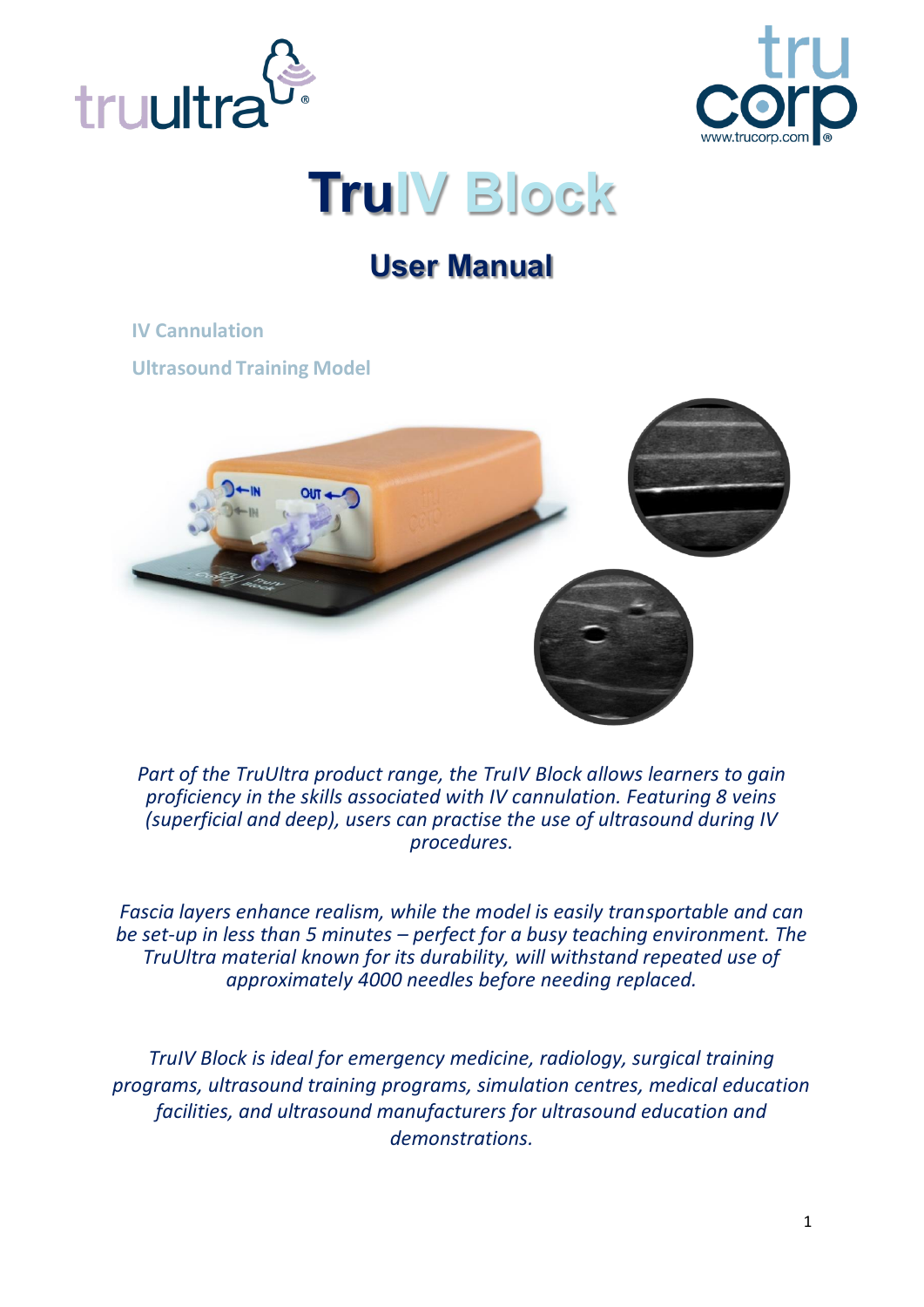



### **Contents**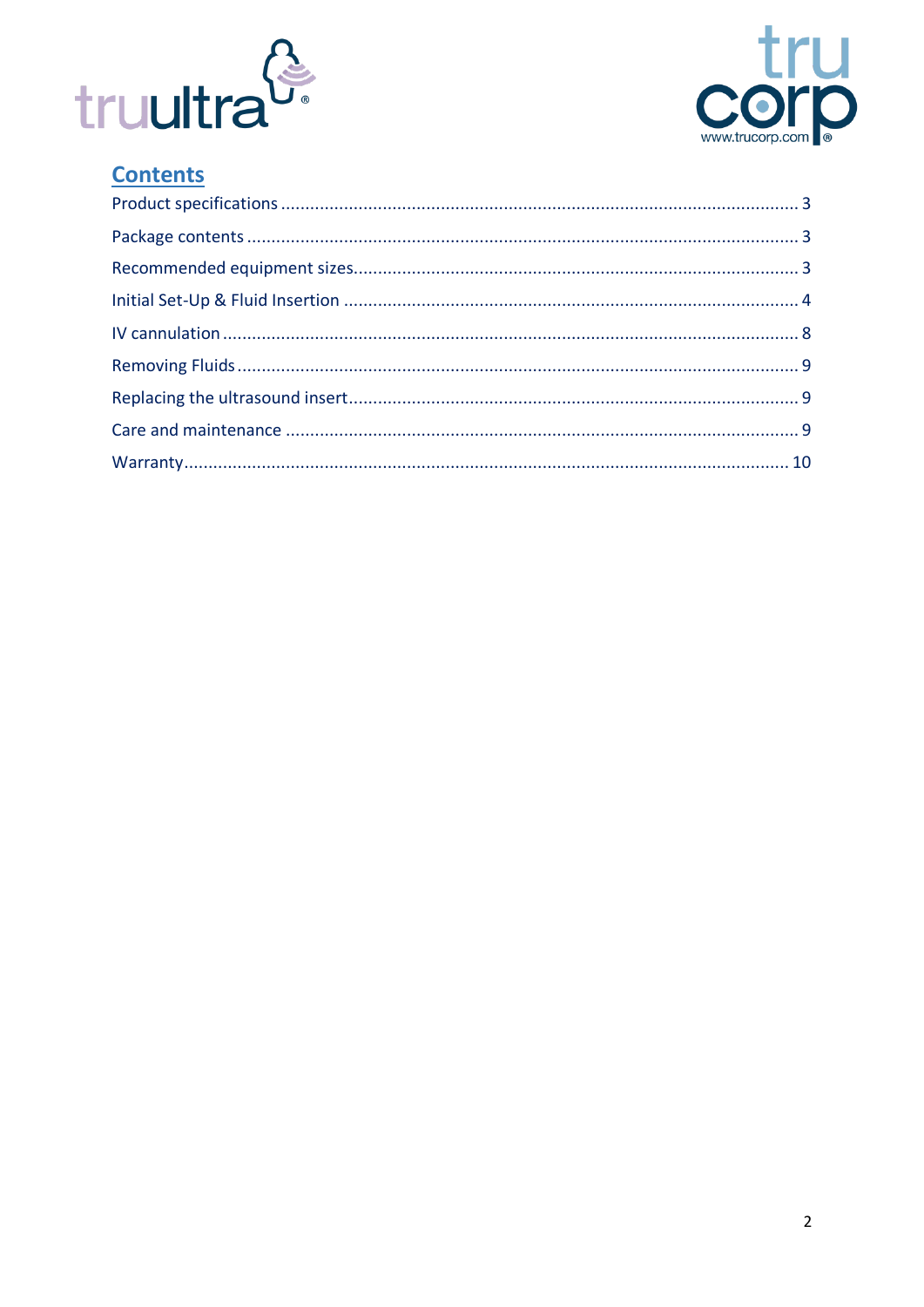



#### <span id="page-2-0"></span>**Product specifications**

**Product Code:** TIV100

**TruIV Block weight:** Approx. 1.2kg

**TruIV Block insert dimensions:** 21 x 12 x 5cm

**Full shipment weight:** Approx. 2kg

**Full shipment dimensions:** 32 x 19 x 19cm

#### <span id="page-2-1"></span>**Package contents**

- 1x TruIV Block unit (TIV100)
- 1x TruIV Block carrier case
- 1x USB pen drive user manual
- 2x tubes with luerlock connectors for fluid insertion/removal
- 1x 60ml syringe

#### <span id="page-2-2"></span>**Recommended equipment sizes**

- Size 20G needle for IV cannulation
- Please do not use needles larger than 18G. This can cause permanent damage to the model and may void the product warranty (please refer to page 10 for warranty information)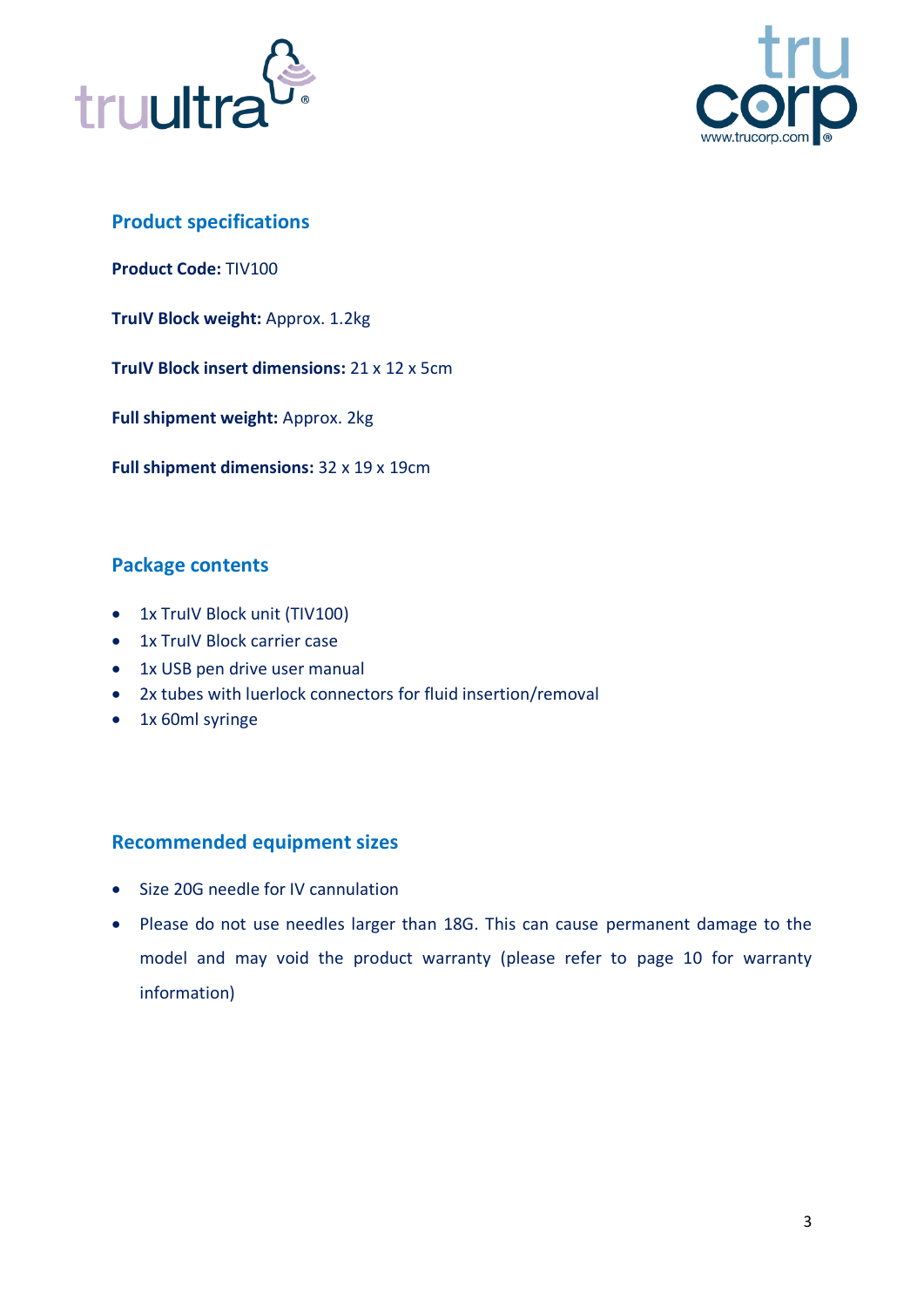



#### <span id="page-3-0"></span>**Initial Set-Up & Fluid Insertion**

- Gently remove the model from the carrier case and place on a suitable flat surface
- In line with clinical guidelines, ultrasound gel should be applied to the ultrasound probe prior to use to ensure a high-quality ultrasound image is obtained
- Any brand of ultrasound machine can be used with this model. Adjust the depth and gain controls as required until the desired image is obtained
- Please follow these next steps to insert fluid into the model:
	- 1. Prepare approx. 200ml of artificial blood and add to a luer lock syringe. We recommend purchasing TruCorp's artificial blood concentrate (product code: CVB250 – not supplied with the model) but alternative brands are suitable.



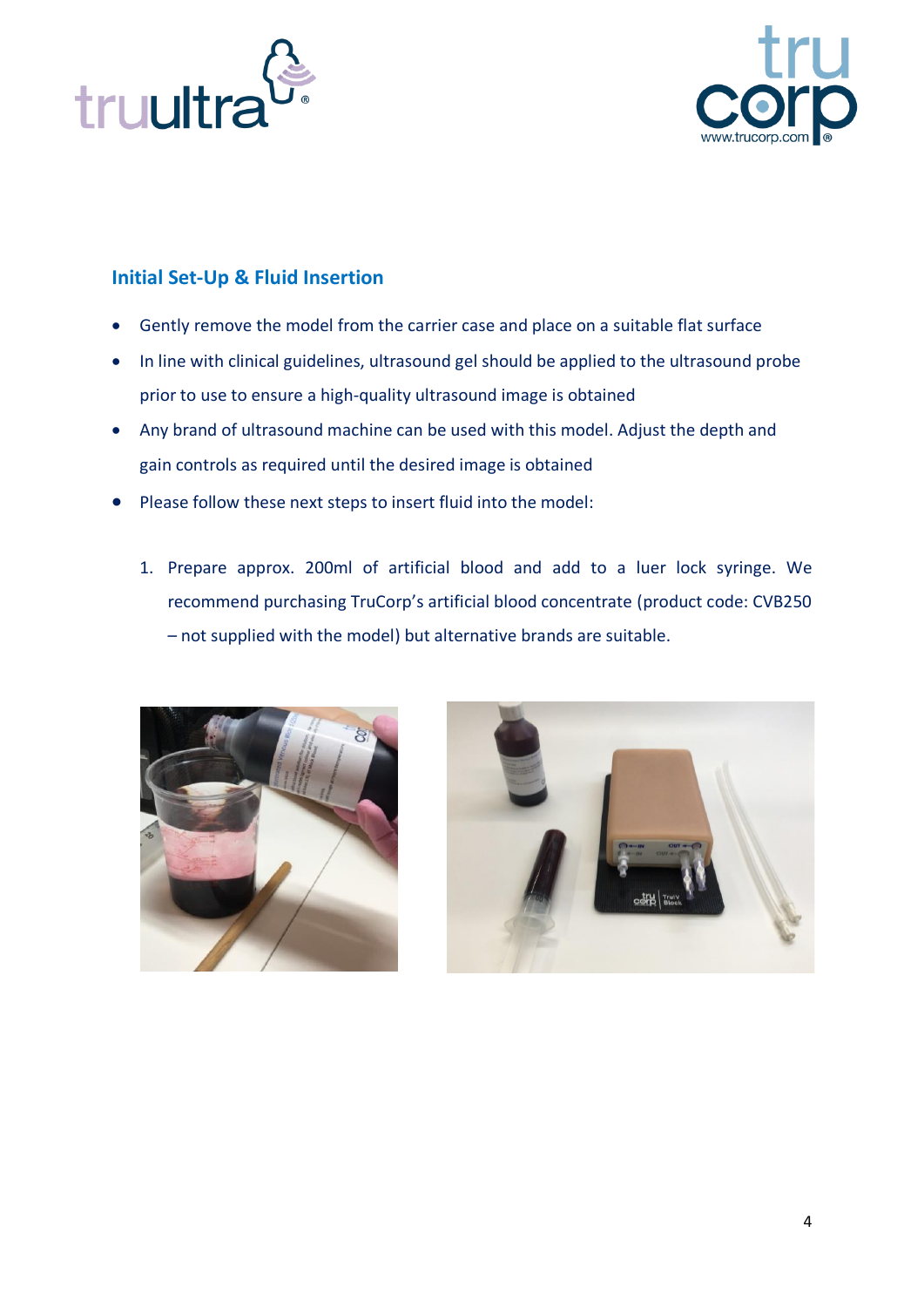



2. There are 2 layers in the TruIV Block to feature 4 superficial and 4 deep veins. For each layer, there is 1 port labelled 'IN' and 1 port labelled 'OUT'.



- 3. Attach the 2 tubes provided with the model to both ports labelled 'OUT'. These tubes will collect excess fluid, so the end of each tube should be placed carefully into an empty container
- 4. Ensure the 2 switches on both connectors (highlighted by the blue arrows below) are open to allow the fluid to exit through the tubes. When open, the switches are positioned parallel to the block: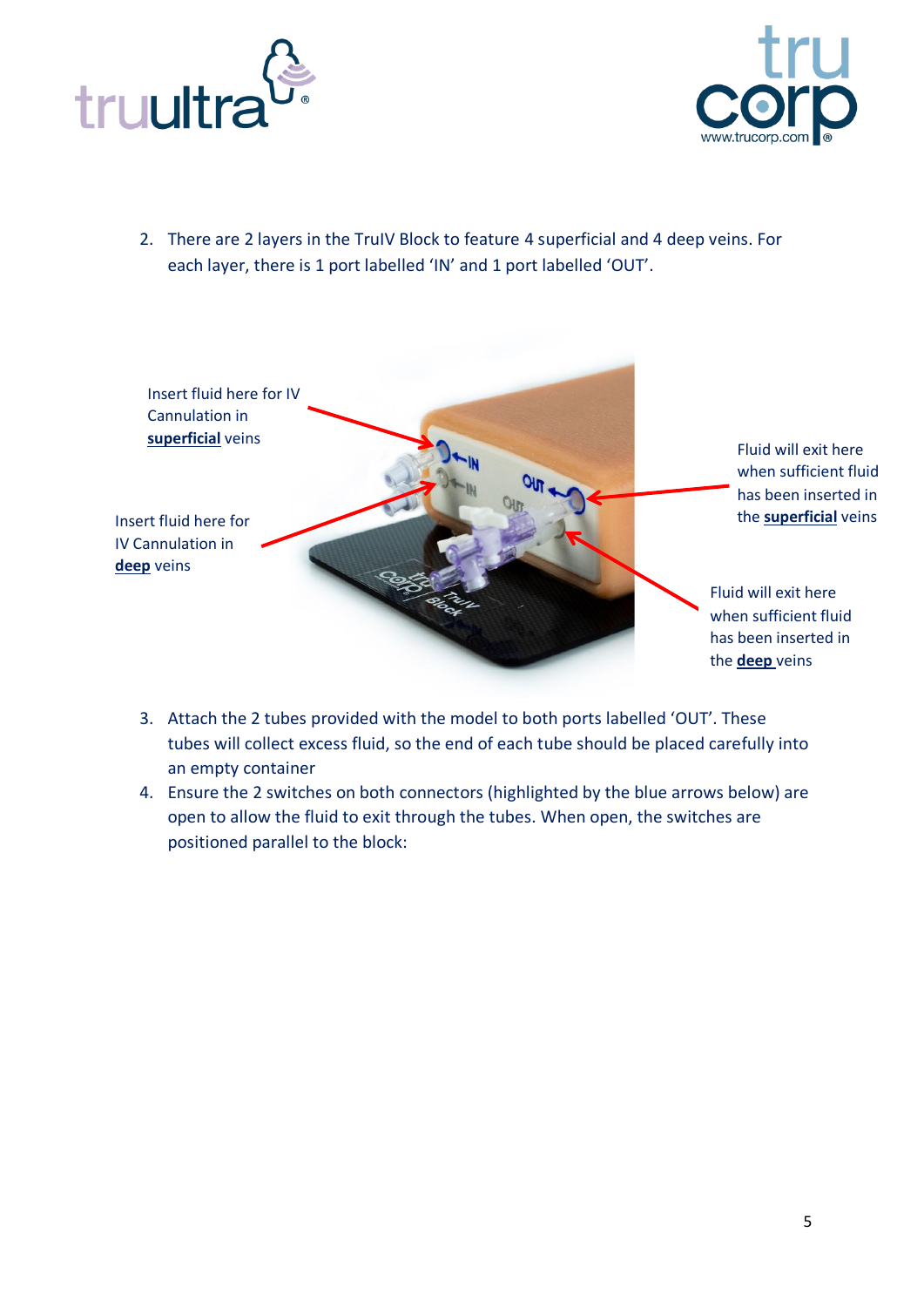





- 5. To insert fluid for the **superficial** veins, attach the blood-filled syringe to the **upper blue** 'IN' connector
- 6. Slowly push the blood through the syringe until it is seen exiting the tube connected to the **upper blue** 'OUT' port with no air bubbles





7. Close the switch on the **upper blue** 'OUT' tube for the superficial veins by turning it so it no longer aligns parallel to the model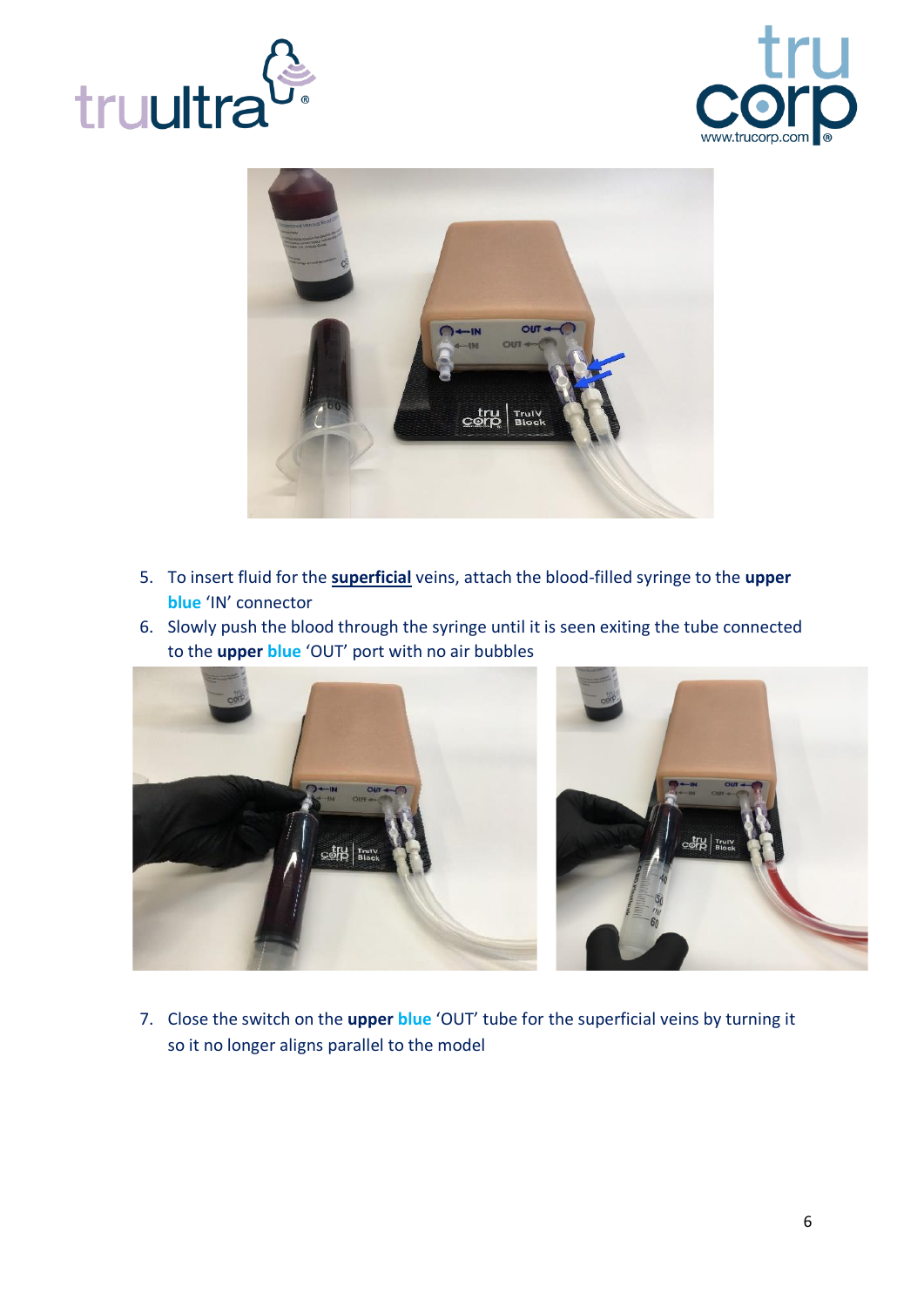





- 8. To insert fluid for the **deep** veins, attach the blood-filled syringe to the **upper grey** 'IN' connector
- 9. Slowly push the blood through the syringe until it is seen exiting the tube connected to the **lower grey** 'OUT' port with no air bubbles



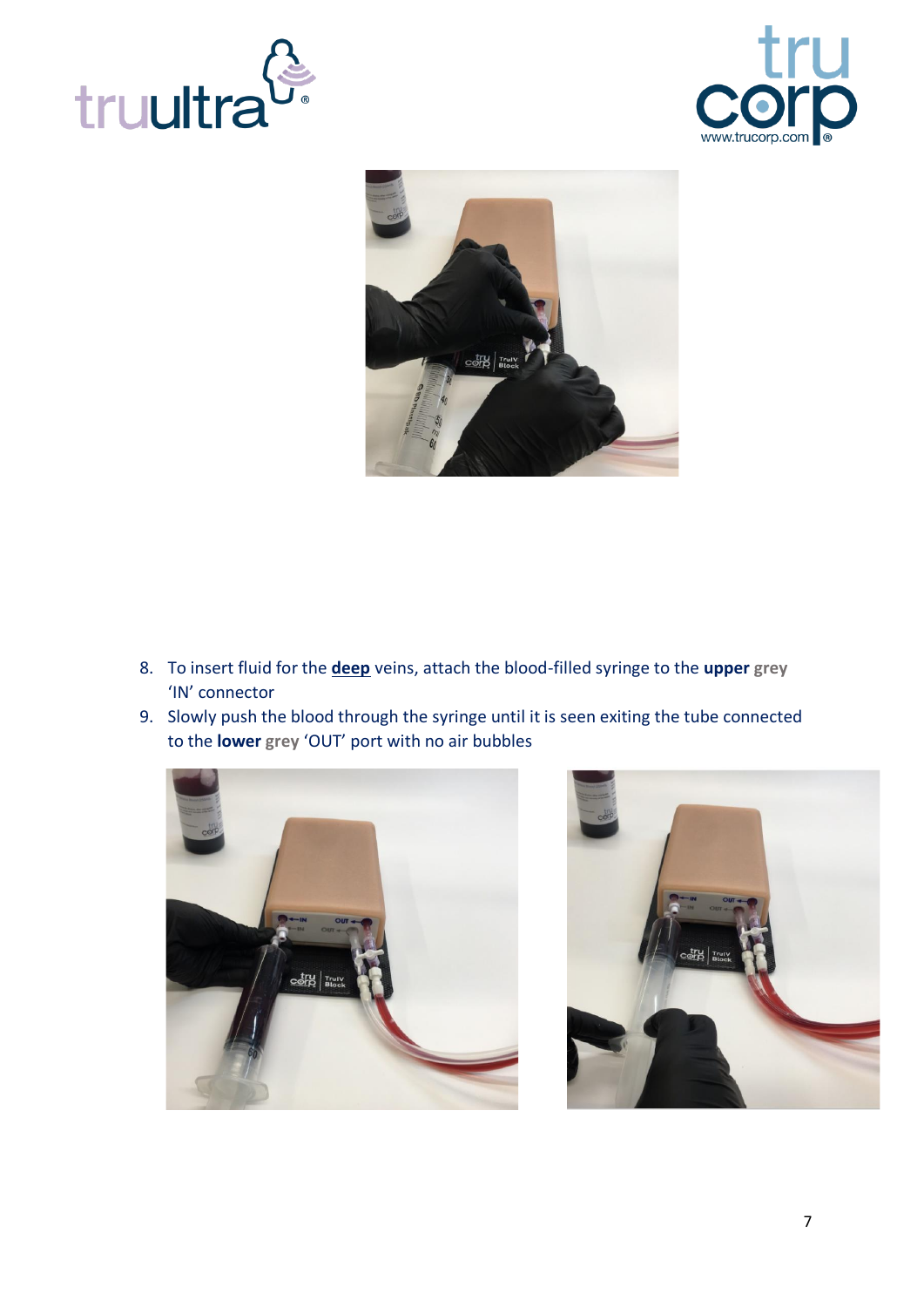



10. Close the switch on the **lower grey** 'OUT' tube for the deep veins by turning it so it no longer aligns parallel to the model



11. The 2 tubes at both of the 'OUT' ports can be disconnected now if desired

#### <span id="page-7-0"></span>**IV cannulation**

- 1. Practise probe positioning and movement, and recognition of veins in soft responsive tissue
- 2. Practise using ultrasound to target the veins for vascular access procedures
- 3. In line with clinical guidelines, ultrasound gel should be applied to the ultrasound probe prior to use to ensure a high-quality ultrasound image is obtained
- 4. Features 4 superficial veins with diameters of 4mm, 5mm, 6mm and 8mm
- 5. Features 4 deep veins with diameters of 4mm, 2 x 6mm, and 8mm
- 6. Correct needle placement can be visually confirmed by withdrawing blood into a syringe attached to the needle
- 7. Real feel vascular 'tenting' upon entry into the vessel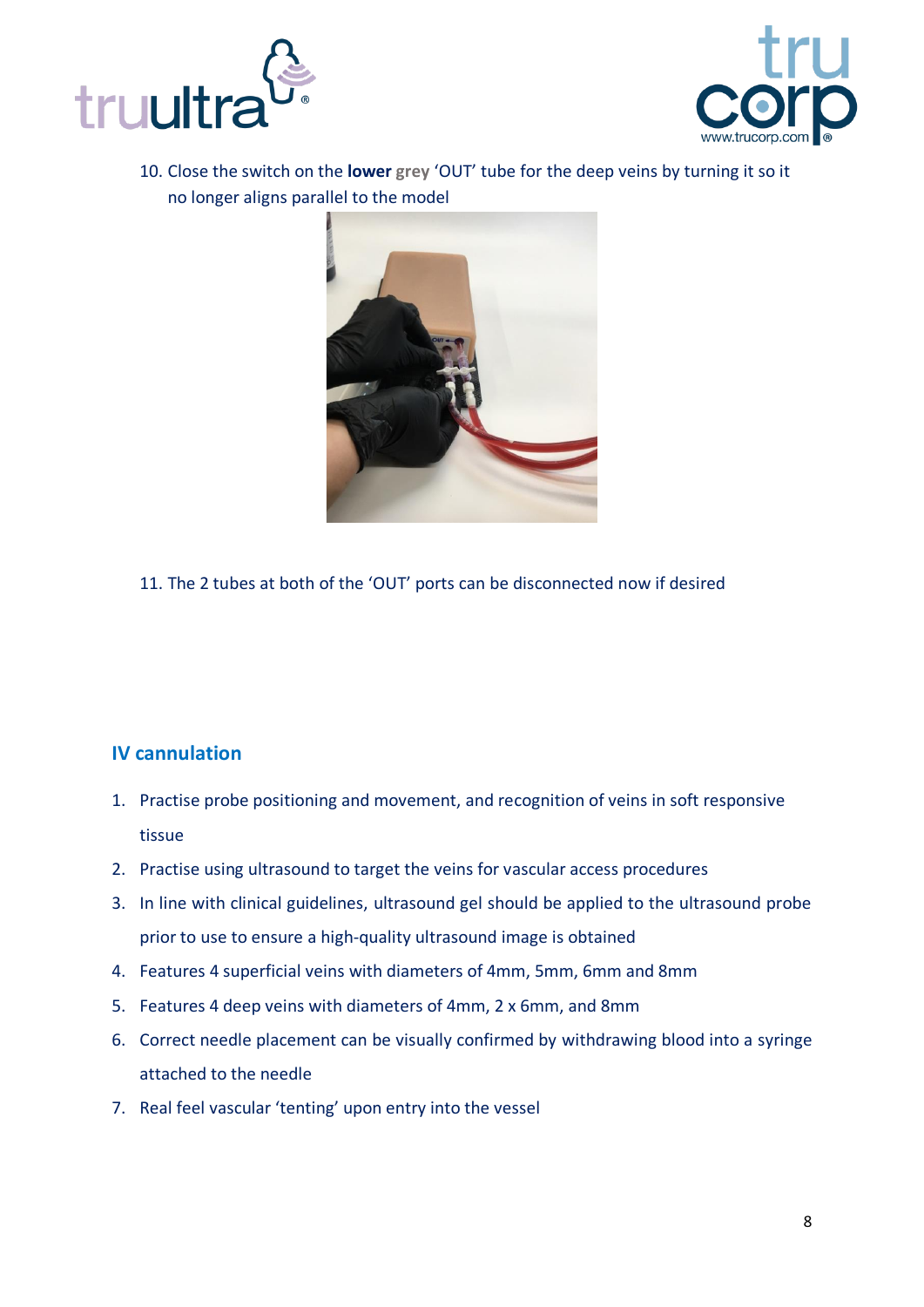



- 8. Self-regenerating TruUltra material has been designed to facilitate 4000+ needle penetrations which will disappear by up to 90% after a 24h resting period (500+ needles for each of the 8 veins)
- 9. A 20G needle should be used for IV techniques for optimal performance. Using a needle larger than this may void the warranty if damage is caused to the model (please refer to page 10 for warranty information)

#### <span id="page-8-0"></span>**Removing Fluids**

**This is recommended when the model is being transported, or kept in storage for extended periods of time** (keeping fluid in the system short-term will not damage the model)

- 1. To remove blood from the **superficial** veins, attach a syringe to the **upper blue** 'OUT' port and gently withdraw until no more fluid remains
- 2. To remove blood from the **deep** veins, attach a syringe to the **upper grey** 'OUT' port and gently withdraw until no more fluid remains

#### <span id="page-8-1"></span>**Replacing the ultrasound insert**

- 1. **Important:** Please do not discard the base or tubes supplied with your original model. A replacement insert includes only the block which IV cannulation is practised upon – the base and tubing from your original order is re-used
- 2. Lift the ultrasound insert off the base (not attached via glue or connectors etc.)
- 3. Align the new insert onto the existing base and re-position
- 4. Please ensure the insert sits firmly with sufficient grip to avoid the insert moving during training



#### <span id="page-8-2"></span>**Care and maintenance**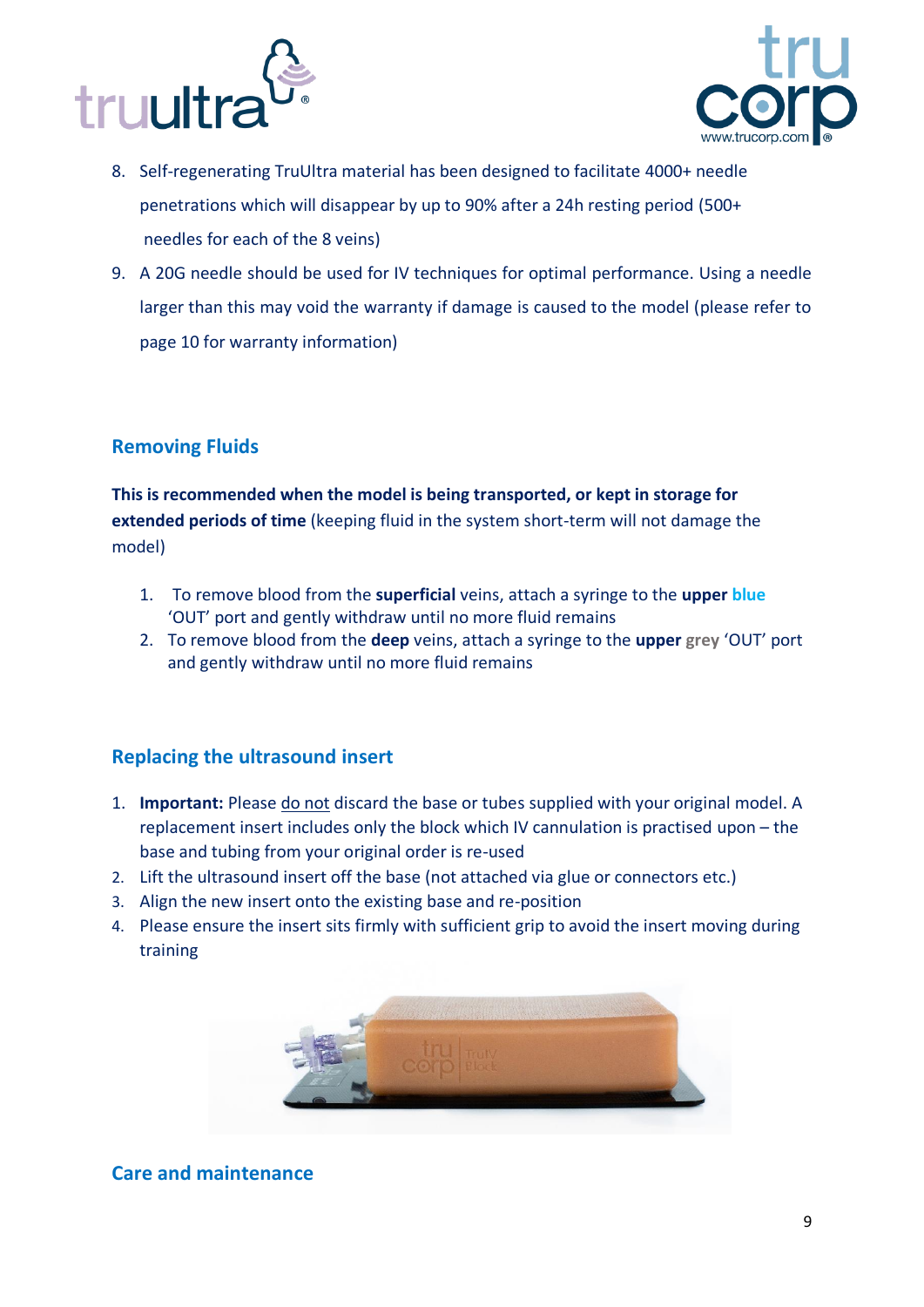



Store the product in clean, dry conditions away from heat and direct sunlight; avoid contact with metals, solvents, oils or greases and strong detergents. When the product is not in use please store in the black carrier case provided.

Gently wash the ultrasound insert after use. Please use alcohol wipes, warm soapy water or similar, until all visible foreign matter and residue are removed.

Mild detergents or enzymatic cleaning agents may be used on the insert in accordance with the manufacturer's instructions and at the proper dilution. The detergent must not contain skin or mucous membrane irritants.

*Please do not use any of the following when cleaning the AirSim product range*

- Germicides, disinfectants, or chemical agents such as glutaraldehyde (e.g. Cidex<sup>®</sup>),
- Ethylene oxide, phenol-based cleaners or iodine-containing cleaners

**In response to the recent COVID-19 pandemic, we recommend this additional step to ensure the product is fully sanitised:**

Use alcohol spray (minimum 75%) and wipe off. Repeat this for 3-4 times to ensure to kill the virus completely.

#### <span id="page-9-0"></span>**Warranty**

TruCorp warrants this unit to be free of defects in materials and workmanship and to give satisfactory service for a period of 1-year from the date of delivery. This ensures that our customers receive maximum coverage on each product. If the unit should malfunction it must be returned to the factory for evaluation. Upon examination by TruCorp, if the unit is found to be defective it will be repaired or replaced at no charge.

TruCorp will pay for the freight/delivery and the actual parts needed free of charge if any part of the product fails within the 1-year period.

However, these warranties are VOID, if; the unit shows evidence of having been tampered with or shows evidence of having been damaged by excessive heat, the use of sharp instruments, misapplication, misuse or other operating conditions outside of TruCorp' s control. Components which wear or are damaged by misuse are not warranted and will be charged for if repair has been approved. Please ensure to strictly follow the recommended